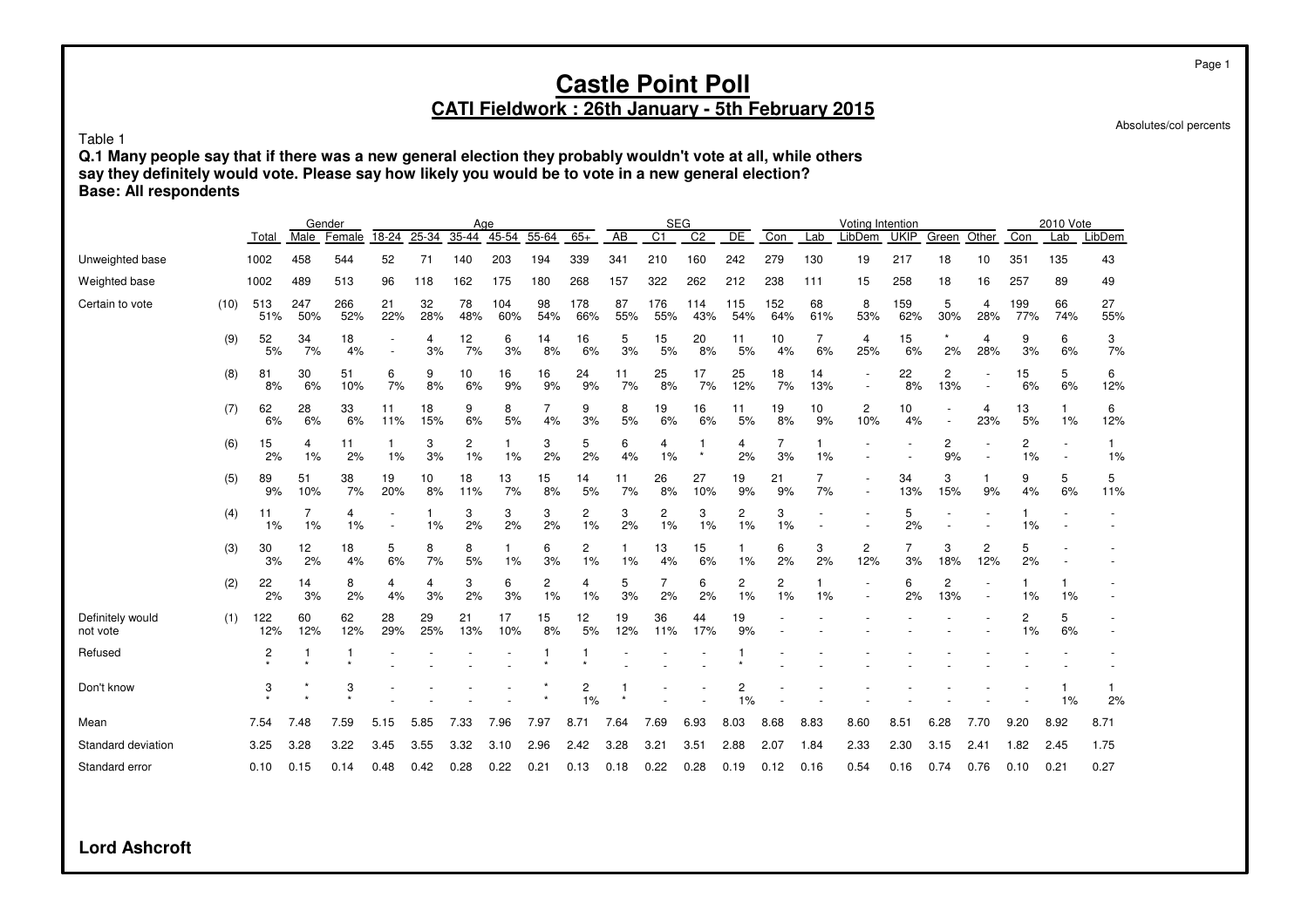Absolutes/col percents

Table 2

**Q.2 If there was a general election tomorrow, which party would you vote for?**

**Base: All respondents**

|                                     |            |            | Gender       |           |           | Age       |           |           |           |           | <b>SEG</b>     |                |           |             |                          | Voting Intention |             |            |            |            | 2010 Vote                |           |
|-------------------------------------|------------|------------|--------------|-----------|-----------|-----------|-----------|-----------|-----------|-----------|----------------|----------------|-----------|-------------|--------------------------|------------------|-------------|------------|------------|------------|--------------------------|-----------|
|                                     | Total      | Male       | Female       | 18-24     | 25-34     | 35-44     | 45-54     | 55-64     | $65+$     | AB        | C <sub>1</sub> | C <sub>2</sub> | DE        | Con         | Lab                      | LibDem           | <b>UKIP</b> | Green      | Other      | Con        | Lab                      | LibDem    |
| Unweighted base                     | 1002       | 458        | 544          | 52        | 71        | 140       | 203       | 194       | 339       | 341       | 210            | 160            | 242       | 279         | 130                      | 19               | 217         | 18         | 10         | 351        | 135                      | 43        |
| Weighted base                       | 1002       | 489        | 513          | 96        | 118       | 162       | 175       | 180       | 268       | 157       | 322            | 262            | 212       | 238         | 111                      | 15               | 258         | 18         | 16         | 257        | 89                       | 49        |
| Conservative                        | 238<br>24% | 116<br>24% | 123<br>24%   | 24<br>25% | 19<br>16% | 46<br>29% | 43<br>25% | 42<br>23% | 63<br>23% | 48<br>31% | 75<br>23%      | 63<br>24%      | 46<br>22% | 238<br>100% |                          |                  |             |            |            | 140<br>54% | 7<br>7%                  | 8<br>16%  |
| Labour                              | 111<br>11% | 54<br>11%  | 57<br>11%    | 15<br>16% | 15<br>12% | 10<br>6%  | 14<br>8%  | 20<br>11% | 37<br>14% | 20<br>13% | 43<br>13%      | 22<br>8%       | 22<br>10% |             | 111<br>100%              |                  |             |            |            | 6<br>2%    | 53<br>60%                | 10<br>20% |
| Liberal Democrat                    | 15<br>2%   | 4<br>1%    | 11<br>2%     | 1%        | 3<br>2%   | 3<br>2%   | 3<br>2%   | 2<br>1%   | 4<br>1%   | 4%        | 3<br>1%        | 2<br>1%        | 4<br>2%   |             | $\overline{\phantom{a}}$ | 15<br>100%       |             |            |            | 2<br>1%    | $\overline{\phantom{a}}$ | 8<br>15%  |
| The UK Independence<br>Party (UKIP) | 258<br>26% | 136<br>28% | 122<br>24%   | 13<br>14% | 24<br>21% | 39<br>24% | 60<br>34% | 43<br>24% | 78<br>29% | 27<br>17% | 82<br>25%      | 76<br>29%      | 62<br>29% |             |                          |                  | 258<br>100% |            |            | 59<br>23%  | 12<br>14%                | 14%       |
| The Green Party                     | 18<br>2%   | 8<br>2%    | 9<br>2%      | 4<br>4%   | 2<br>2%   | 1%        | 2<br>1%   | 4<br>2%   | 4<br>1%   | 4<br>3%   | $\star$        | 3%             | 4<br>2%   |             |                          |                  |             | 18<br>100% |            | 3<br>1%    | $\overline{c}$<br>2%     | 3<br>5%   |
| The British National<br>Party (BNP) |            |            |              |           |           |           |           |           |           |           |                |                |           |             |                          |                  |             |            |            |            |                          |           |
| Some other party                    | 16<br>2%   | 14<br>3%   | 2<br>$\star$ |           | 4<br>3%   | 6<br>4%   | 1%        | 4<br>2%   |           | 1%        | 3<br>1%        | 6<br>2%        | 2<br>1%   |             |                          |                  |             |            | 16<br>100% |            | 1%                       |           |
| Would not vote                      | 122<br>12% | 60<br>12%  | 62<br>12%    | 28<br>29% | 29<br>25% | 21<br>13% | 17<br>10% | 15<br>8%  | 12<br>5%  | 19<br>12% | 36<br>11%      | 44<br>17%      | 19<br>9%  |             |                          |                  |             |            |            | 2<br>$1\%$ | 5<br>6%                  |           |
| Refused                             | 79<br>8%   | 40<br>8%   | 38<br>7%     |           | 6<br>5%   | 12<br>7%  | 10<br>6%  | 18<br>10% | 32<br>12% | 9<br>6%   | 28<br>9%       | 14<br>6%       | 17<br>8%  |             |                          |                  |             |            |            | 15<br>6%   | $\overline{2}$<br>2%     | 5<br>11%  |
| Don't know                          | 146<br>15% | 55<br>11%  | 90<br>18%    | 11<br>11% | 16<br>14% | 24<br>15% | 25<br>14% | 33<br>18% | 37<br>14% | 22<br>14% | 52<br>16%      | 28<br>11%      | 38<br>18% |             |                          |                  |             |            |            | 30<br>12%  | 7<br>8%                  | 9<br>18%  |

**Lord Ashcroft**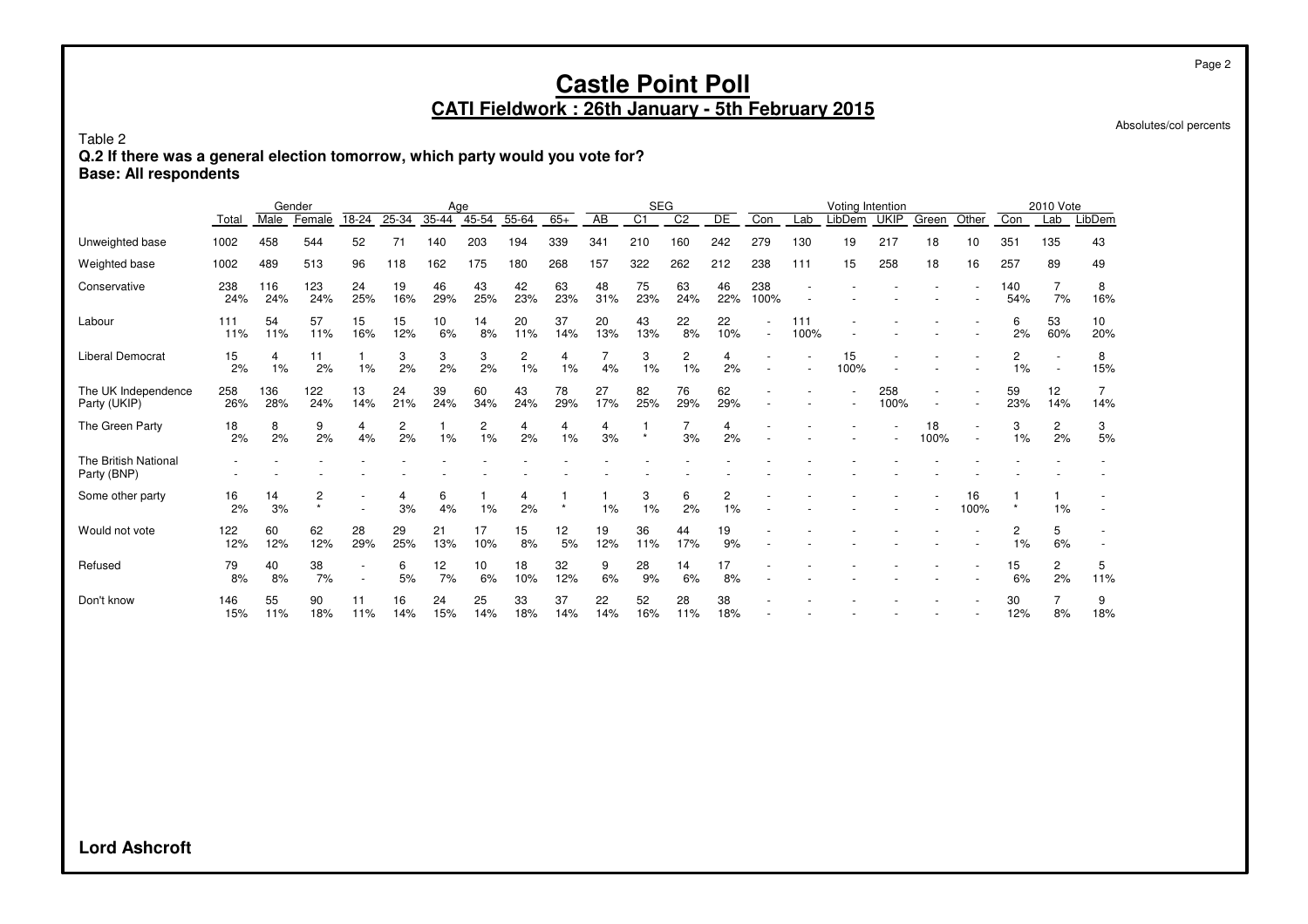#### Page 3

#### **Castle Point Poll CATI Fieldwork : 26th January - 5th February 2015**

Absolutes/col percents

Table 3

**Q.2 If there was a general election tomorrow, which party would you vote for?**

**Base: All respondents expressing an intention to vote (Turnout Weighted)**

**This table has been weighted on the basis of past voting to be politically representative of the constituency**

#### **and includes only those most likely to vote**

#### **THIS TABLE DOES NOT INCLUDE ADJUSTMENT FOR DON'T KNOW/REFUSERS**

|                                     |            |           | Gender    |           |                      | Age       |           |           |           |           | <b>SEG</b> |                      |                         |                          |                          | Voting Intention |             |                                                      |                                                      |            | 2010 Vote |          |
|-------------------------------------|------------|-----------|-----------|-----------|----------------------|-----------|-----------|-----------|-----------|-----------|------------|----------------------|-------------------------|--------------------------|--------------------------|------------------|-------------|------------------------------------------------------|------------------------------------------------------|------------|-----------|----------|
|                                     | Total      | Male      | Female    | 18-24     | 25-34                | 35-44     | 45-54     | 55-64     | $65+$     | AB        | C1         | C <sub>2</sub>       | DE                      | Con                      | Lab                      | LibDem           | <b>UKIP</b> | Green                                                | Other                                                | Con        | Lab       | LibDem   |
| Unweighted base                     | 489        | 234       | 255       | 17        | 26                   | 57        | 107       | 98        | 184       | 175       | 104        | 74                   | 123                     | 206                      | 100                      | 15               | 151         | 11                                                   |                                                      | 227        | 95        | 23       |
| Weighted base                       | 455        | 228       | 227       | 27        | 37                   | 68        | 91        | 84        | 147       | 76        | 147        | 112                  | 105                     | 169                      | 81                       | 11               | 178         |                                                      | 9                                                    | 169        | 61        | 24       |
| Conservative                        | 169<br>37% | 79<br>35% | 89<br>39% | 11<br>41% | 11<br>29%            | 32<br>47% | 30<br>33% | 33<br>39% | 51<br>34% | 33<br>44% | 57<br>38%  | 41<br>36%            | 33<br>31%               | 169<br>100%              | $\overline{\phantom{a}}$ |                  |             |                                                      |                                                      | 115<br>68% | 5<br>7%   | 3<br>14% |
| Labour                              | 81<br>18%  | 39<br>17% | 42<br>19% | 27%       | 9<br>23%             | 8<br>11%  | 11<br>12% | 17<br>20% | 30<br>20% | 15<br>20% | 33<br>22%  | 16<br>14%            | 16<br>15%               | $\overline{\phantom{a}}$ | 81<br>100%               |                  |             |                                                      |                                                      | 5<br>3%    | 45<br>73% | 8<br>34% |
| Liberal Democrat                    | 11<br>2%   | 3<br>1%   | 8<br>3%   | 3%        | $\overline{2}$<br>6% | 2%        | 3<br>3%   | $1\%$     | 3<br>2%   | 6<br>8%   | 2<br>$1\%$ |                      | 3<br>3%                 | $\overline{\phantom{a}}$ | $\overline{\phantom{a}}$ | 11<br>100%       |             |                                                      |                                                      | $1\%$      |           | 28%      |
| The UK Independence<br>Party (UKIP) | 178<br>39% | 95<br>42% | 82<br>36% | 25%       | 14<br>36%            | 22<br>33% | 45<br>49% | 30<br>36% | 60<br>41% | 18<br>23% | 55<br>37%  | 49<br>44%            | 49<br>46%               |                          |                          |                  | 178<br>100% | $\overline{\phantom{a}}$<br>$\overline{\phantom{a}}$ |                                                      | 45<br>27%  | 10<br>16% | 4<br>15% |
| The Green Party                     | 2%         | 3<br>1%   | 5<br>2%   | 4%        | 1%                   | 2%        | $1\%$     | 1%        | 2<br>2%   | 3%        | 1%         | $\overline{2}$<br>2% | 2<br>2%                 |                          |                          |                  |             | 100%                                                 | $\overline{\phantom{a}}$<br>$\overline{\phantom{a}}$ | 2<br>$1\%$ | 2<br>3%   | 2<br>9%  |
| Some other party                    | 9<br>2%    | 9<br>4%   |           |           | $\mathcal{P}$<br>4%  | 4<br>5%   | 1%        | 2<br>3%   | 1%        | 2%        | 1%         | 4<br>3%              | $\overline{c}$<br>$1\%$ |                          |                          |                  |             |                                                      | 9<br>100%                                            | $1\%$      | 1%        |          |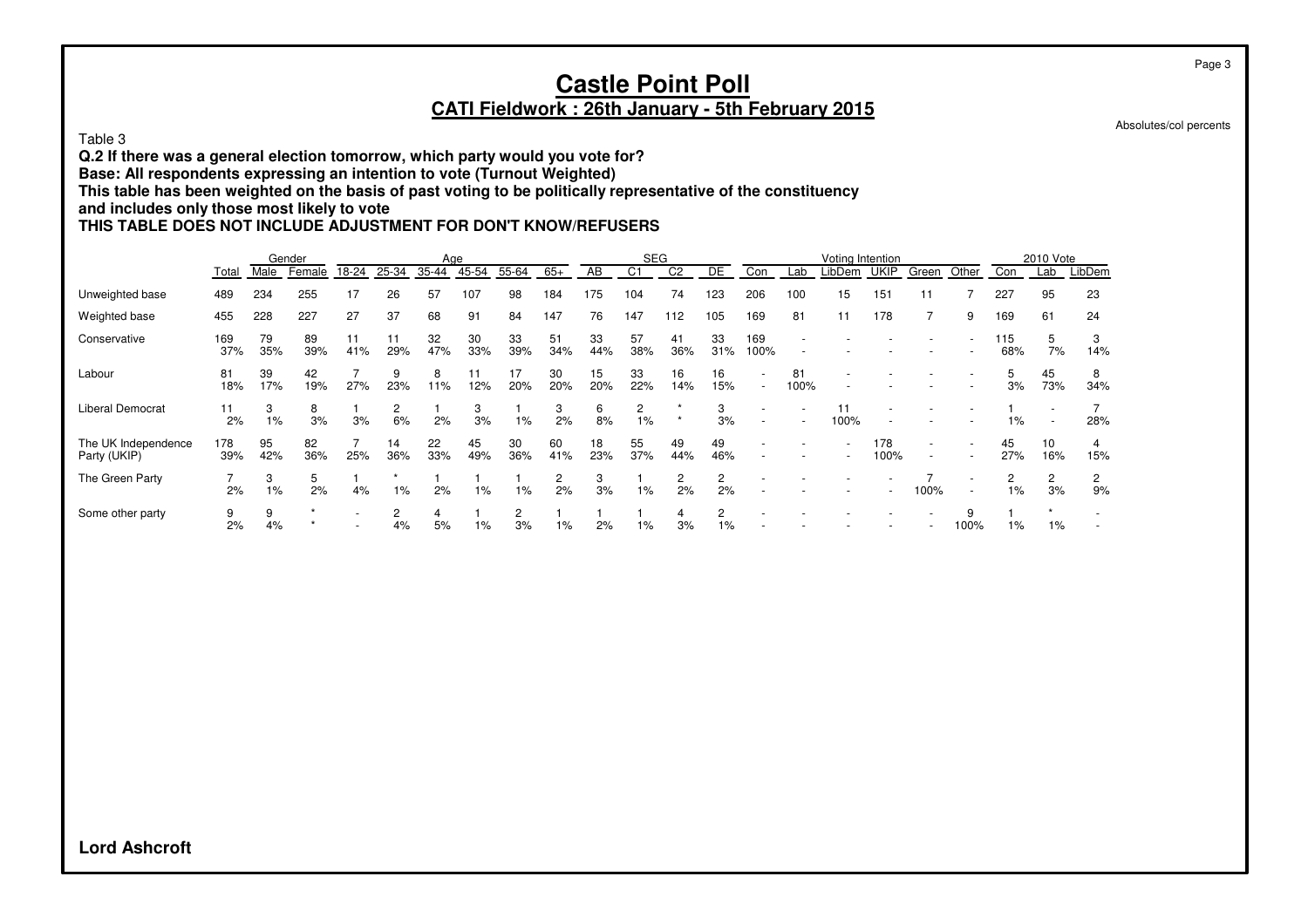Table 4

**Voting Intention (Turnout Weighted)**

**This table is based on a manual adjustment of data reallocating some don't knows - a procedure which addresses the spiral of silence among some groups of voters, which has successfully increased the accuracy of voting intention polls at recent General Elections**

|                  | Total |  |
|------------------|-------|--|
| Conservative     | 39%   |  |
| Labour           | 18%   |  |
| Liberal Democrat | 3%    |  |
| <b>UKIP</b>      | 37%   |  |
| Green            | $1\%$ |  |
| Other            | 2%    |  |
|                  |       |  |

Col percents

**Lord Ashcroft**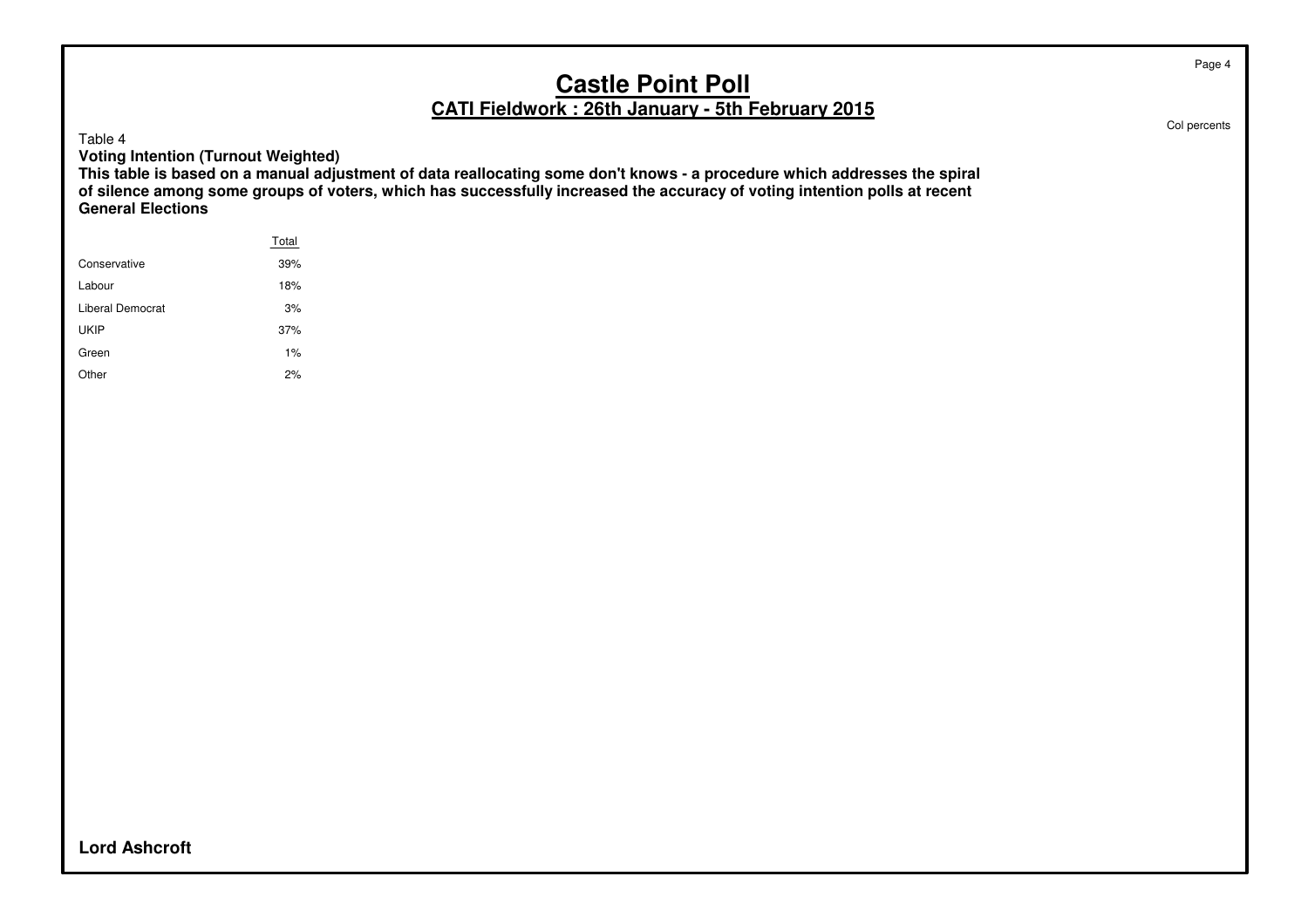Absolutes/col percents

Page 5

Table 5

**Q.3 Thinking specifically about your own PARLIAMENTARY constituency at the next General Election and the candidates who are likely to stand FOR ELECTION TO WESTMINSTER there, which party's candidate do you think you will vote for in your own constituency? Base: All respondents**

|                                     |            |            | Gender     |           |                      | Age       |           |           |           |           | <b>SEG</b>     |                 |           |            |           | Voting Intention      |                        |           |            |            | 2010 Vote |           |
|-------------------------------------|------------|------------|------------|-----------|----------------------|-----------|-----------|-----------|-----------|-----------|----------------|-----------------|-----------|------------|-----------|-----------------------|------------------------|-----------|------------|------------|-----------|-----------|
|                                     | Total      | Male       | Female     | 18-24     | 25-34                | 35-44     | $45 - 54$ | 55-64     | $65+$     | AB        | C <sub>1</sub> | $\overline{C2}$ | DE        | Con        | Lab       | LibDem                | <b>UKIP</b>            | Green     | Other      | Con        | Lab       | LibDem    |
| Unweighted base                     | 1002       | 458        | 544        | 52        | 71                   | 140       | 203       | 194       | 339       | 341       | 210            | 160             | 242       | 279        | 130       | 19                    | 217                    | 18        | 10         | 351        | 135       | 43        |
| Weighted base                       | 1002       | 489        | 513        | 96        | 118                  | 162       | 175       | 180       | 268       | 157       | 322            | 262             | 212       | 238        | 111       | 15                    | 258                    | 18        | 16         | 257        | 89        | 49        |
| Conservative                        | 244<br>24% | 119<br>24% | 126<br>24% | 27<br>28% | 21<br>18%            | 47<br>29% | 41<br>23% | 39<br>21% | 69<br>26% | 51<br>32% | 76<br>24%      | 65<br>25%       | 46<br>22% | 209<br>88% | 3<br>3%   | 2<br>16%              | 10<br>4%               |           |            | 148<br>58% | 7%        | 15%       |
| Labour                              | 101<br>10% | 48<br>10%  | 53<br>10%  | 12<br>13% | 10<br>9%             | 10<br>6%  | 13<br>8%  | 22<br>12% | 35<br>13% | 18<br>11% | 39<br>12%      | 17<br>7%        | 21<br>10% | 2<br>1%    | 93<br>84% | 2%                    |                        | 2%        |            | 4<br>2%    | 49<br>55% | 9<br>17%  |
| <b>Liberal Democrat</b>             | 17<br>2%   | 6<br>1%    | 12<br>2%   | 1%        | 4<br>3%              | 3<br>2%   | 5<br>3%   | 2<br>1%   | 3<br>1%   | 8<br>5%   | 5<br>1%        | $\star$         | 4<br>2%   | 2<br>1%    | 1%        | 9<br>59%              |                        |           |            | 1%         |           | 9<br>19%  |
| The UK Independence<br>Party (UKIP) | 257<br>26% | 136<br>28% | 120<br>23% | 16<br>16% | 22<br>19%            | 37<br>23% | 51<br>29% | 49<br>27% | 82<br>31% | 24<br>16% | 89<br>28%      | 72<br>27%       | 61<br>29% | 12<br>5%   | 8<br>7%   |                       | 221<br>86%             |           |            | 56<br>22%  | 14<br>15% | 14%       |
| The Green Party                     | 21<br>2%   | 10<br>2%   | 11<br>2%   | 3<br>4%   | $\overline{c}$<br>2% | 4<br>2%   | 3<br>2%   | 5<br>3%   | 4<br>1%   | 6<br>4%   | $\star$        | 9<br>4%         | 3<br>2%   | 2<br>1%    | 1%        |                       |                        | 16<br>87% |            | 3<br>1%    | 4<br>4%   | 3<br>5%   |
| The British National<br>Party (BNP) |            |            |            |           |                      |           |           |           |           |           |                |                 |           |            |           |                       |                        |           |            |            |           |           |
| Some other party                    | 43<br>4%   | 21<br>4%   | 22<br>4%   | 3<br>3%   | 5<br>5%              | 11<br>7%  | 14<br>8%  | 7<br>4%   | 3<br>1%   | 4<br>2%   | 16<br>5%       | 8<br>3%         | 11<br>5%  | 2<br>1%    | $\star$   | $\overline{2}$<br>11% | 10 <sup>10</sup><br>4% | 3%        | 16<br>100% | 8<br>3%    | 3<br>3%   | 3<br>5%   |
| Would not vote                      | 122<br>12% | 60<br>12%  | 62<br>12%  | 28<br>29% | 29<br>25%            | 21<br>13% | 17<br>10% | 15<br>8%  | 12<br>5%  | 19<br>12% | 36<br>11%      | 44<br>17%       | 19<br>9%  |            |           |                       |                        |           |            | 2<br>1%    | 5<br>6%   |           |
| Refused                             | 52<br>5%   | 25<br>5%   | 27<br>5%   |           | 2<br>1%              | 11<br>7%  | 5<br>3%   | 13<br>7%  | 21<br>8%  | 5<br>3%   | 14<br>4%       | 11<br>4%        | 14<br>6%  | 1%         |           |                       |                        |           |            | 6<br>2%    | 1%        |           |
| Don't know                          | 144<br>14% | 63<br>13%  | 81<br>16%  | 6<br>6%   | 22<br>19%            | 20<br>12% | 26<br>15% | 30<br>16% | 40<br>15% | 23<br>15% | 47<br>14%      | 35<br>13%       | 32<br>15% | 9<br>4%    | 3<br>3%   | 2<br>11%              | 14<br>5%               | 8%        |            | 25<br>10%  | 8%        | 12<br>24% |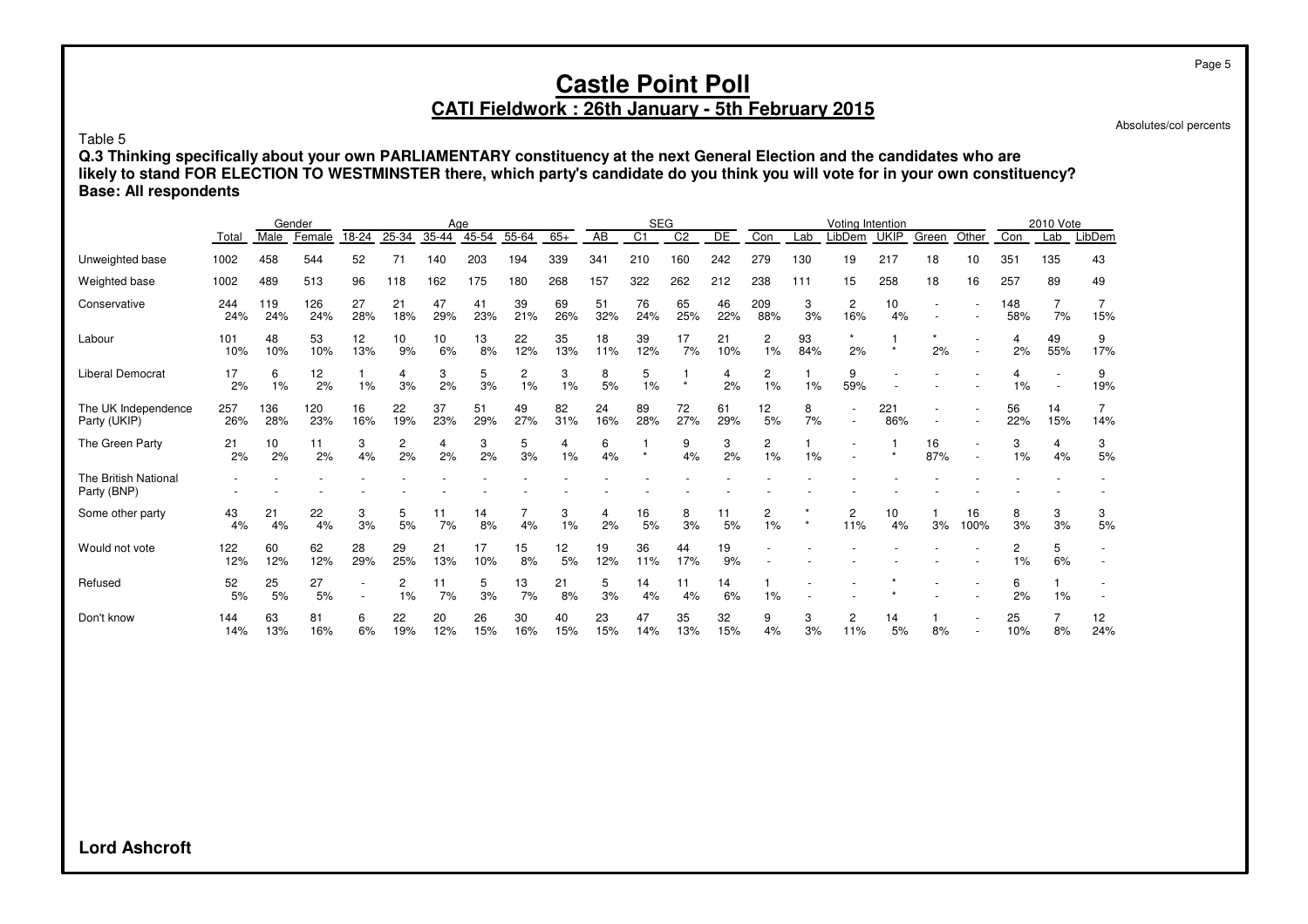#### Table 6

**Q.3 Thinking specifically about your own PARLIAMENTARY constituency at the next General Election and the candidates who are likely to stand FOR ELECTION TO WESTMINSTER there, which party's candidate do you think you will vote for in your own constituency? Base: All respondents expressing an intention to vote (Turnout Weighted)**

**This table has been weighted on the basis of past voting to be politically representative of the constituency**

#### **and includes only those most likely to vote**

#### **THIS TABLE DOES NOT INCLUDE ADJUSTMENT FOR DON'T KNOW/REFUSERS**

|                                     |            |           | Gender    |           |           | Age       |           |           |           |           | <b>SEG</b>              |                |           |                        |                      | Voting Intention |             |                          |                          |            | 2010 Vote            |         |
|-------------------------------------|------------|-----------|-----------|-----------|-----------|-----------|-----------|-----------|-----------|-----------|-------------------------|----------------|-----------|------------------------|----------------------|------------------|-------------|--------------------------|--------------------------|------------|----------------------|---------|
|                                     | Total      | Male      | Female    | 18-24     | 25-34     | 35-44     | 45-54     | 55-64     | $65+$     | AB        | C <sub>1</sub>          | C <sub>2</sub> | <b>DE</b> | Con                    | Lab                  | _ibDem           | <b>UKIP</b> | Green                    | Other                    | Con        | Lab                  | LibDem  |
| Unweighted base                     | 520        | 241       | 278       | 17        | 26        | 60        | 113       | 105       | 197       | 191       | 110                     | 74             | 129       | 200                    | 97                   | 14               | 142         | 10                       |                          | 248        | 96                   | 24      |
| Weighted base                       | 475        | 232       | 243       | 28        | 36        |           | 94        | 91        | 154       | 81        | 157                     | 110            | 111       | 163                    | 79                   | 10               | 166         |                          | 9                        | 180        | 63                   | 25      |
| Conservative                        | 172<br>36% | 81<br>35% | 91<br>37% | 12<br>45% | 14<br>38% | 30<br>43% | 29<br>31% | 30<br>33% | 55<br>36% | 38<br>46% | 55<br>35%               | 42<br>38%      | 33<br>30% | 147<br>90%             | $\overline{2}$<br>3% | 6%               | 6<br>4%     | $\overline{\phantom{a}}$ |                          | 121<br>67% | 5<br>8%              | 13%     |
| Labour                              | 74<br>16%  | 35<br>15% | 39<br>16% | 5<br>18%  | 6<br>16%  | 8<br>11%  | 10<br>10% | 18<br>20% | 28<br>18% | 14<br>17% | 30<br>19%               | 12<br>11%      | 16<br>14% | $\overline{2}$<br>1%   | 68<br>86%            | 3%               |             | 4%                       | $\overline{\phantom{a}}$ | 3<br>2%    | 41<br>66%            | 29%     |
| <b>Liberal Democrat</b>             | 12<br>2%   | 3<br>1%   | 9<br>4%   | 2%        | 4%        | 2<br>3%   | 4%        | 2<br>2%   | 1%        | 6<br>8%   | $\overline{c}$<br>$1\%$ | $1\%$          | 3<br>2%   | $1\%$                  | $1\%$                | 8<br>78%         |             |                          |                          | 2%         |                      | 27%     |
| The UK Independence<br>Party (UKIP) | 178<br>38% | 98<br>42% | 80<br>33% | 8<br>30%  | 12<br>34% | 22<br>31% | 37<br>39% | 35<br>39% | 64<br>41% | 17<br>21% | 60<br>38%               | 46<br>42%      | 48<br>43% | 10 <sup>10</sup><br>6% | 6<br>8%              |                  | 152<br>91%  | $\overline{\phantom{a}}$ | $\overline{\phantom{a}}$ | 45<br>25%  | 11<br>17%            | 15%     |
| The Green Party                     | 10<br>2%   | 3<br>1%   | 3%        | 4%        | $1\%$     | 2<br>3%   | 2<br>2%   | 2<br>2%   | 2%        | 3<br>4%   |                         | 3<br>3%        | 2<br>2%   | $1\%$                  | 1%                   |                  |             | 91%                      | $\overline{\phantom{a}}$ | $1\%$      | 3<br>5%              | 2<br>8% |
| Some other party                    | 29<br>6%   | 12<br>5%  | 17<br>7%  | 大         | 8%        | 8<br>11%  | 12<br>13% | 4<br>5%   | $1\%$     | 3<br>4%   | 10<br>6%                | 5<br>5%        | 9<br>8%   | 1%                     |                      | 14%              | 8<br>5%     | 5%                       | 9<br>100%                | 6<br>3%    | $\overline{c}$<br>4% | 8%      |

Page 6

Absolutes/col percents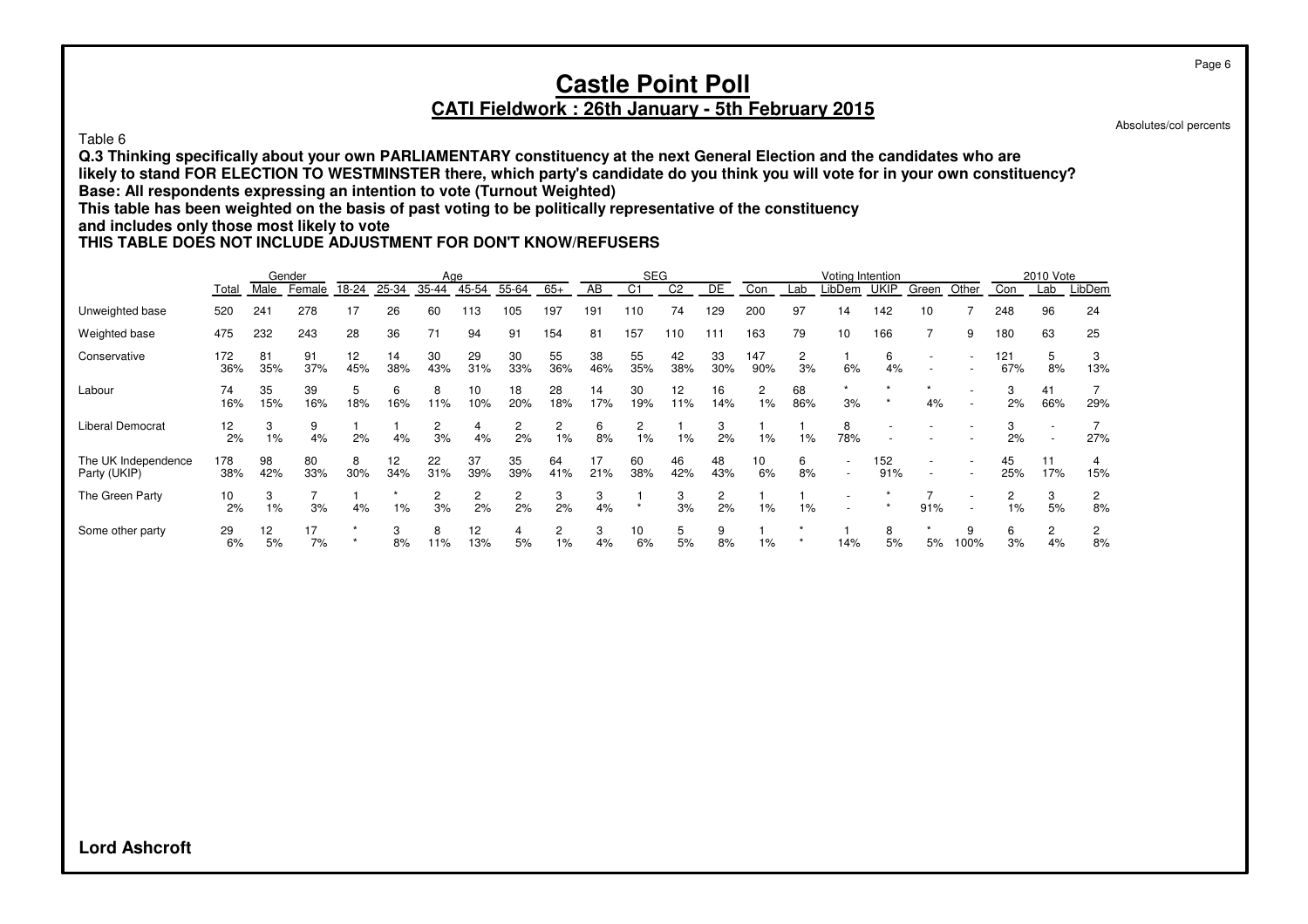Table 7

**Constituency Voting Intention (Turnout Weighted)**

**This table is based on a manual adjustment of data reallocating some don't knows - a procedure which addresses the spiral of silence among some groups of voters, which has successfully increased the accuracy of voting intention polls at recent General Elections**

| Total |  |
|-------|--|
| 37%   |  |
| 16%   |  |
| 3%    |  |
| 36%   |  |
| 2%    |  |
| 6%    |  |
|       |  |

Col percents

Page 7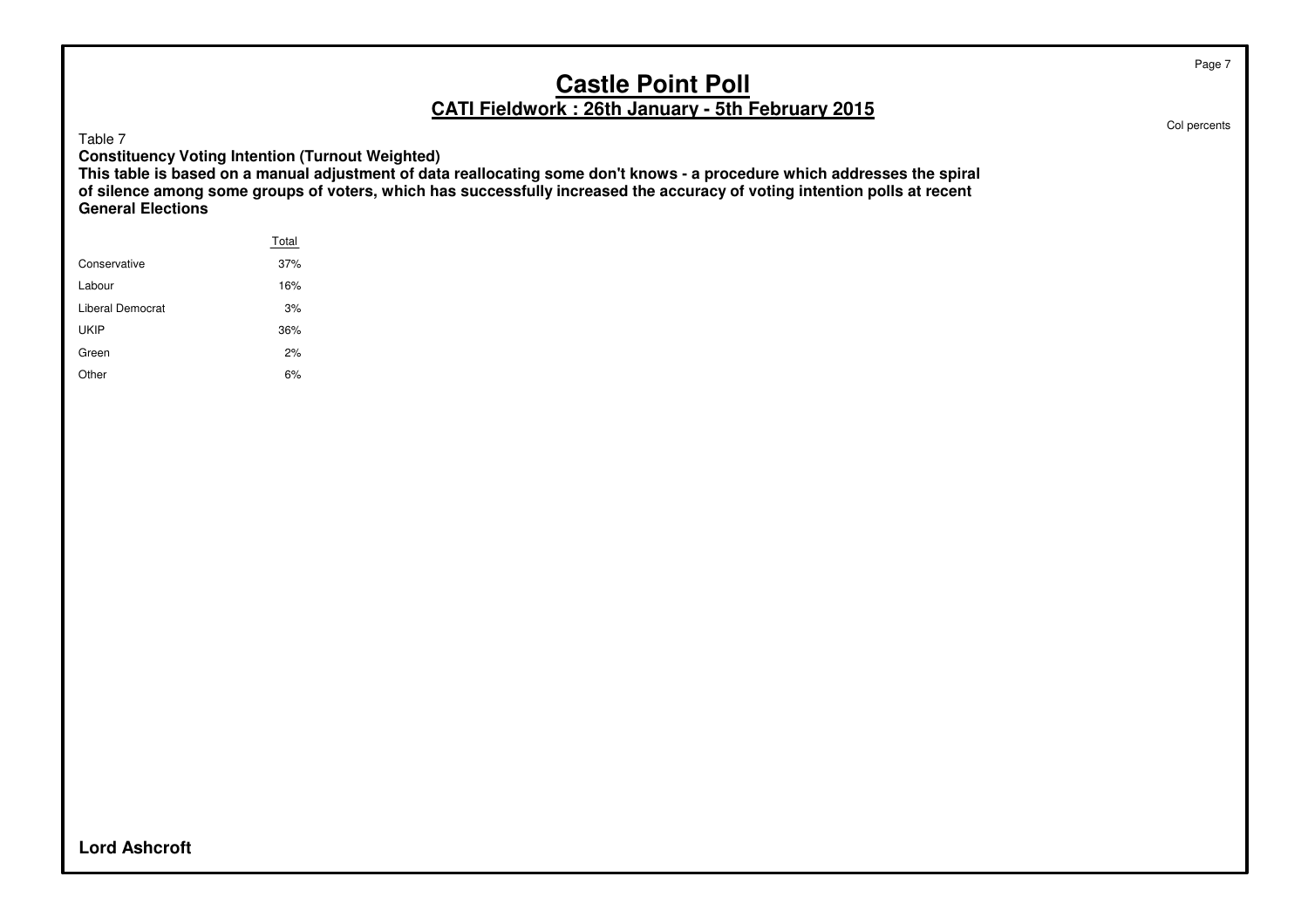Absolutes/col percents

Table 8

**Q.5 Are there any of the following political parties that you would definitely not vote for at the next General Election? Base: All respondents**

|                                                                |            |            | Gender     |           |            | Age        |            |            |            |            | <b>SEG</b> |                |            |            |           | Voting Intention         |             |           |           |            | 2010 Vote |           |
|----------------------------------------------------------------|------------|------------|------------|-----------|------------|------------|------------|------------|------------|------------|------------|----------------|------------|------------|-----------|--------------------------|-------------|-----------|-----------|------------|-----------|-----------|
|                                                                | Total      | Male       | Female     | 18-24     | 25-34      | 35-44      | 45-54      | 55-64      | $65+$      | AB         | C1         | C <sub>2</sub> | DE         | Con        | Lab       | _ibDem                   | <b>UKIP</b> | Green     | Other     | Con        | Lab       | LibDem    |
| Unweighted base                                                | 1002       | 458        | 544        | 52        | 71         | 140        | 203        | 194        | 339        | 341        | 210        | 160            | 242        | 279        | 130       | 19                       | 217         | 18        | 10        | 351        | 135       | 43        |
| Weighted base                                                  | 1002       | 489        | 513        | 96        | 118        | 162        | 175        | 180        | 268        | 157        | 322        | 262            | 212        | 238        | 111       | 15                       | 258         | 18        | 16        | 257        | 89        | 49        |
| I would not vote<br>Liberal Democrat                           | 678<br>68% | 357<br>73% | 321<br>63% | 56<br>58% | 70<br>59%  | 103<br>63% | 128<br>73% | 130<br>72% | 191<br>71% | 102<br>65% | 234<br>73% | 165<br>63%     | 148<br>70% | 192<br>80% | 79<br>72% | $\overline{\phantom{a}}$ | 214<br>83%  | 11<br>62% | 9<br>57%  | 201<br>78% | 69<br>78% | 25<br>51% |
| I would not vote Labour                                        | 601<br>60% | 304<br>62% | 297<br>58% | 46<br>48% | 68<br>57%  | 100<br>62% | 113<br>65% | 111<br>62% | 161<br>60% | 94<br>60%  | 189<br>59% | 162<br>62%     | 127<br>60% | 193<br>81% |           | 5<br>33%                 | 213<br>83%  | 11<br>60% | 9<br>60%  | 204<br>79% | 16<br>17% | 16<br>32% |
| I would not vote UKIP                                          | 463<br>46% | 221<br>45% | 242<br>47% | 58<br>61% | 72<br>61%  | 78<br>48%  | 69<br>39%  | 82<br>45%  | 102<br>38% | 100<br>63% | 157<br>49% | 106<br>40%     | 82<br>39%  | 160<br>67% | 91<br>82% | 12<br>79%                |             | 17<br>97% | 15<br>95% | 116<br>45% | 61<br>68% | 32<br>66% |
| I would not vote<br>Conservative                               | 413<br>41% | 204<br>42% | 208<br>41% | 29<br>30% | 53<br>45%  | 63<br>39%  | 68<br>39%  | 83<br>46%  | 118<br>44% | 59<br>38%  | 127<br>39% | 101<br>39%     | 108<br>51% |            | 85<br>77% | 6<br>36%                 | 158<br>61%  | 12<br>66% | 15<br>93% | 35<br>14%  | 69<br>77% | 22<br>46% |
| None of these - I would<br>potentially vote for<br>all of them | 97<br>10%  | 49<br>10%  | 49<br>9%   | 17<br>18% | 9<br>8%    | 14<br>9%   | 14<br>8%   | 18<br>10%  | 24<br>9%   | 12<br>7%   | 17<br>5%   | 37<br>14%      | 22<br>10%  | 12<br>5%   | 3<br>3%   | $\overline{c}$<br>11%    | 13<br>5%    |           | 5%        | 15<br>6%   | 3<br>3%   | 2<br>5%   |
| Don't know                                                     | 28<br>3%   | 12<br>3%   | 15<br>3%   | 4<br>4%   | 2<br>$1\%$ | 2<br>1%    | 6<br>4%    | 4<br>2%    | 10<br>4%   | 3<br>2%    | 8<br>2%    | 3%             | 4%         | $\star$    |           |                          |             |           |           | 2<br>$1\%$ | 1%        | 3%        |

**Lord Ashcroft**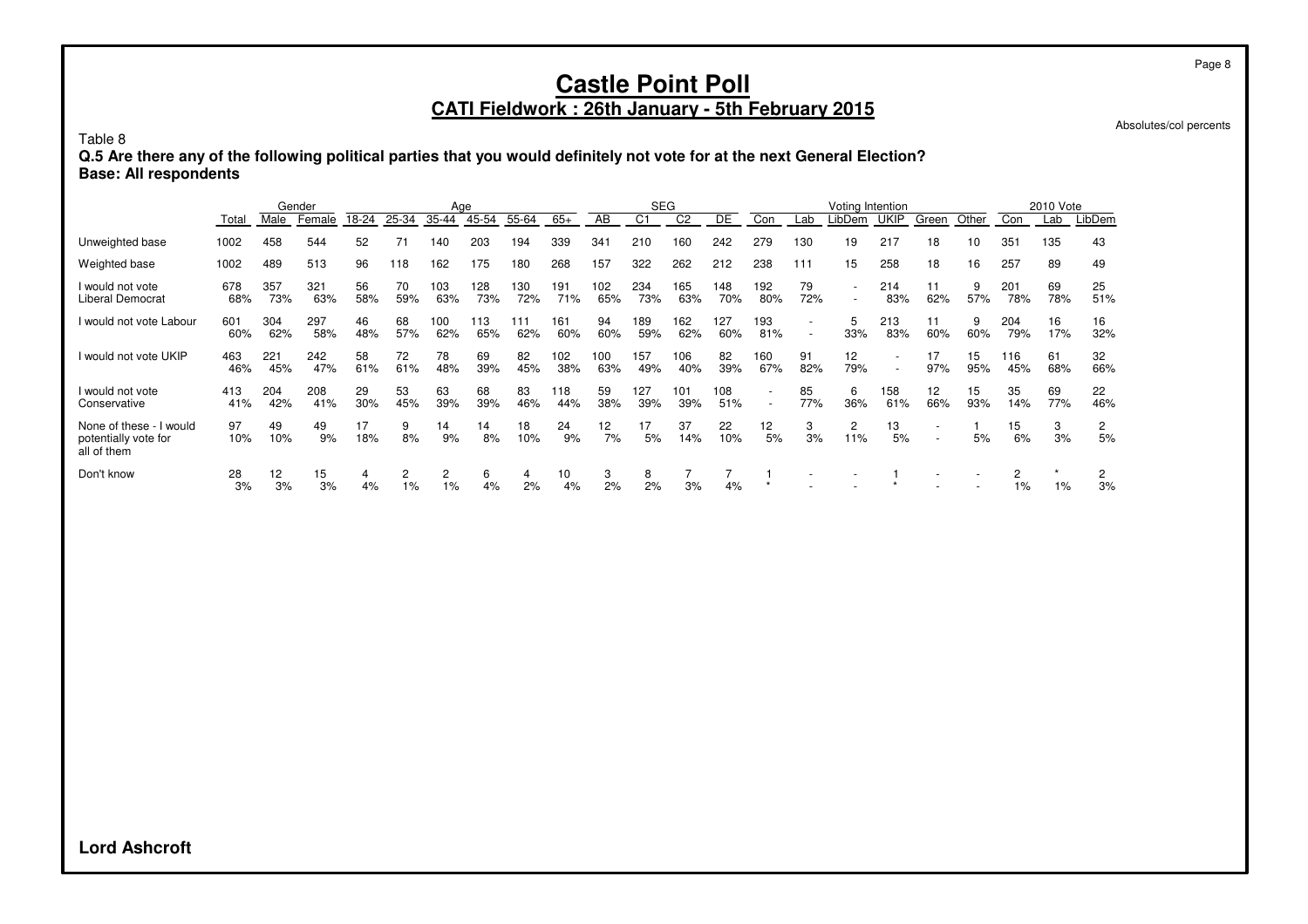Absolutes/col percents

Table 9

**Q.6 Thinking about Britain's economy - including things like jobs, wages, prices, taxes and interest rates - how do you think the British economy will fare over the next year for the country as a whole?**

**Base: All respondents**

|                    |     |            |            | Gender     |           |           |           | Age              |            |            |            |            | <b>SEG</b>      |            |            |           | Votina Intention |             |           |          |            | 2010 Vote |           |
|--------------------|-----|------------|------------|------------|-----------|-----------|-----------|------------------|------------|------------|------------|------------|-----------------|------------|------------|-----------|------------------|-------------|-----------|----------|------------|-----------|-----------|
|                    |     | Total      | Male       | Female     | 18-24     | 25-34     | $35 - 44$ | $45 - 54$        | 55-64      | $65+$      | AB         | C1         | $\overline{C2}$ | DE         | Con        | Lab       | .ibDem           | <b>UKIP</b> | Green     | Other    | Con        | Lab       | LibDem    |
| Unweighted base    |     | 1002       | 458        | 544        | 52        | 71        | 140       | 203              | 194        | 339        | 341        | 210        | 160             | 242        | 279        | 130       | 19               | 217         | 18        | 10       | 351        | 135       | 43        |
| Weighted base      |     | 1002       | 489        | 513        | 96        | 118       | 162       | 175              | 180        | 268        | 157        | 322        | 262             | 212        | 238        | 111       | 15               | 258         | 18        | 16       | 257        | 89        | 49        |
| NET: Well          |     | 563<br>56% | 314<br>64% | 249<br>49% | 61<br>64% | 54<br>46% | 90<br>55% | 99<br>57%        | 103<br>57% | 154<br>57% | 105<br>66% | 174<br>54% | 161<br>62%      | 104<br>49% | 198<br>83% | 54<br>48% | 10<br>63%        | 125<br>49%  | 10<br>56% | 9<br>58% | 194<br>76% | 47<br>52% | 25<br>52% |
| Very well          | (4) | 54<br>5%   | 40<br>8%   | 14<br>3%   | 9<br>9%   | 6%        | 8<br>5%   | 9<br>5%          | 5<br>3%    | 17<br>6%   | 9<br>5%    | 22<br>7%   | 10<br>4%        | 13<br>6%   | 19<br>8%   | 4<br>4%   | 4%               | 17<br>7%    |           |          | 21<br>8%   | 4<br>4%   |           |
| Quite well         | (3) | 509<br>51% | 274<br>56% | 235<br>46% | 53<br>55% | 48<br>40% | 81<br>50% | 91<br>52%        | 99<br>55%  | 137<br>51% | 96<br>61%  | 151<br>47% | 152<br>58%      | 91<br>43%  | 178<br>75% | 49<br>45% | 9<br>59%         | 108<br>42%  | 10<br>56% | 9<br>58% | 173<br>68% | 43<br>48% | 25<br>52% |
| Quite badly        | (2) | 303<br>30% | 117<br>24% | 186<br>36% | 28<br>29% | 39<br>33% | 53<br>32% | 56<br>32%        | 55<br>30%  | 72<br>27%  | 40<br>25%  | 109<br>34% | 68<br>26%       | 71<br>33%  | 24<br>10%  | 46<br>41% | 5<br>32%         | 95<br>37%   | 37%       | 2<br>13% | 42<br>16%  | 30<br>33% | 15<br>30% |
| Very badly         | (1) | 84<br>8%   | 35<br>7%   | 49<br>9%   | 6%        | 18<br>15% | 13<br>8%  | 13<br>7%         | 13<br>7%   | 22<br>8%   | 4%         | 26<br>8%   | 22<br>8%        | 20<br>10%  | 6<br>3%    | 6<br>6%   |                  | 27<br>10%   | 7%        | 5<br>30% | 6<br>3%    | 10<br>11% | 5<br>10%  |
| NET: Badly         |     | 387<br>39% | 152<br>31% | 235<br>46% | 33<br>34% | 57<br>48% | 66<br>41% | 69<br>39%        | 68<br>38%  | 94<br>35%  | 47<br>30%  | 135<br>42% | 90<br>34%       | 91<br>43%  | 30<br>13%  | 52<br>47% | 5<br>32%         | 122<br>47%  | 8<br>44%  | 42%      | 48<br>19%  | 40<br>44% | 19<br>40% |
| Don't know         |     | 52<br>5%   | 23<br>5%   | 30<br>6%   | 2%        | 6%        | 4%        | 4%               | 9<br>5%    | 21<br>8%   | 6<br>4%    | 13<br>4%   | 11<br>4%        | 17<br>8%   | 10<br>4%   | 5<br>5%   | 5%               | 10<br>4%    |           |          | 14<br>6%   | 3<br>4%   | 4<br>8%   |
| Mean               |     | 2.56       | 2.68       | 2.44       | 2.69      | 2.39      | 2.55      | 2.56             | 2.56       | 2.60       | 2.70       | 2.55       | 2.59            | 2.49       | 2.93       | 2.49      | 2.70             | 2.47        | 2.49      | 2.28     | 2.86       | 2.47      | 2.46      |
| Standard deviation |     | 0.73       | 0.74       | 0.71       | 0.72      | 0.83      | 0.73      | 0.7 <sup>1</sup> | 0.68       | 0.75       | 0.65       | 0.75       | 0.70            | 0.77       | 0.54       | 0.67      | 0.56             | 0.78        | 0.64      | 0.92     | 0.59       | 0.75      | 0.69      |
| Standard error     |     | 0.02       | 0.04       | 0.03       | 0.10      | 0.10      | 0.06      | 0.05             | 0.05       | 0.04       | 0.04       | 0.05       | 0.06            | 0.05       | 0.03       | 0.06      | 0.13             | 0.05        | 0.15      | 0.29     | 0.03       | 0.07      | 0.11      |

**Lord Ashcroft**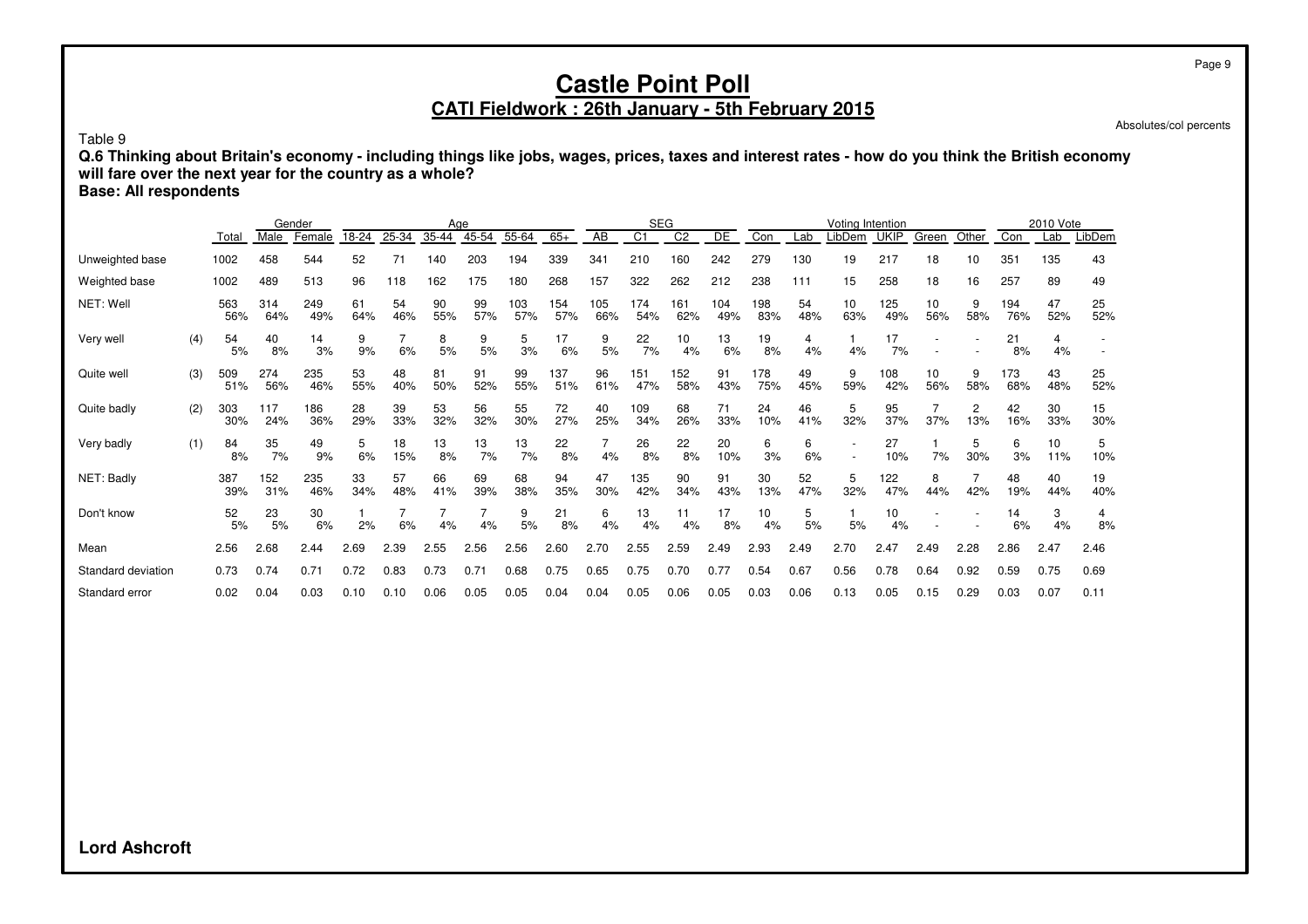Absolutes/col percents

Table 10

**Q.6 Thinking about Britain's economy - including things like jobs, wages, prices, taxes and interest rates - how do you think the British economy will fare over the next year for you and your family?**

**Base: All respondents**

|                    |     |            |            | Gender     |           |           |           | Age        |            |            |            |                | <b>SEG</b>      |            |            |           | Voting Intention |             |           |                       |                 | 2010 Vote            |           |
|--------------------|-----|------------|------------|------------|-----------|-----------|-----------|------------|------------|------------|------------|----------------|-----------------|------------|------------|-----------|------------------|-------------|-----------|-----------------------|-----------------|----------------------|-----------|
|                    |     | Total      | Male       | Female     | 18-24     | 25-34     | 35-44     | 45-54      | 55-64      | $65+$      | AB         | C <sub>1</sub> | $\overline{C2}$ | DE         | Con        | Lab       | _ibDem           | <b>UKIP</b> | Green     | Other                 | Con             | Lab                  | LibDem    |
| Unweighted base    |     | 1002       | 458        | 544        | 52        | 71        | 140       | 203        | 194        | 339        | 341        | 210            | 160             | 242        | 279        | 130       | 19               | 217         | 18        | 10                    | 35 <sup>2</sup> | 135                  | 43        |
| Weighted base      |     | 1002       | 489        | 513        | 96        | 118       | 162       | 175        | 180        | 268        | 157        | 322            | 262             | 212        | 238        | 111       | 15               | 258         | 18        | 16                    | 257             | 89                   | 49        |
| NET: Well          |     | 608<br>61% | 336<br>69% | 271<br>53% | 74<br>78% | 67<br>57% | 96<br>60% | 103<br>59% | 106<br>59% | 159<br>59% | 114<br>72% | 194<br>60%     | 170<br>65%      | 107<br>50% | 201<br>84% | 66<br>60% | 13<br>81%        | 132<br>51%  | 12<br>69% | 14<br>88%             | 183<br>71%      | 53<br>59%            | 33<br>67% |
| Very well          | (4) | 57<br>6%   | 39<br>8%   | 18<br>3%   | 9<br>10%  | 10<br>8%  | 10<br>6%  | 5<br>3%    | 4%         | 17<br>6%   | 14<br>9%   | 20<br>6%       | 13<br>5%        | 4%         | 22<br>9%   | 8<br>7%   | 2<br>10%         | 13<br>5%    |           |                       | 19<br>8%        | 9<br>11%             | 2%        |
| Quite well         | (3) | 551<br>55% | 298<br>61% | 253<br>49% | 65<br>68% | 58<br>49% | 87<br>54% | 98<br>56%  | 100<br>55% | 142<br>53% | 100<br>63% | 175<br>54%     | 156<br>60%      | 99<br>47%  | 179<br>75% | 58<br>52% | 11<br>71%        | 119<br>46%  | 12<br>69% | 14<br>88%             | 163<br>64%      | 44<br>49%            | 32<br>65% |
| Quite badly        | (2) | 281<br>28% | 109<br>22% | 172<br>34% | 17<br>18% | 40<br>34% | 46<br>29% | 53<br>30%  | 51<br>28%  | 72<br>27%  | 30<br>19%  | 100<br>31%     | 72<br>27%       | 66<br>31%  | 26<br>11%  | 36<br>33% | 3<br>17%         | 96<br>37%   | 4<br>23%  |                       | 55<br>21%       | 27<br>30%            | 13<br>26% |
| Very badly         | (1) | 69<br>7%   | 33<br>7%   | 37<br>7%   |           | 5<br>4%   | 16<br>10% | 15<br>8%   | 15<br>8%   | 19<br>7%   | 4%         | 18<br>5%       | 14<br>5%        | 23<br>11%  | 3<br>1%    | 4<br>4%   |                  | 23<br>9%    | 7%        | 2<br>12%              | 10<br>4%        | 8<br>9%              | 2<br>5%   |
| NET: Badly         |     | 350<br>35% | 141<br>29% | 209<br>41% | 17<br>18% | 45<br>38% | 62<br>39% | 68<br>39%  | 66<br>37%  | 91<br>34%  | 36<br>23%  | 117<br>36%     | 85<br>33%       | 88<br>42%  | 30<br>12%  | 41<br>37% | 3<br>17%         | 119<br>46%  | 5<br>31%  | $\overline{c}$<br>12% | 65<br>25%       | 34<br>38%            | 15<br>30% |
| Don't know         |     | 44<br>4%   | 11<br>2%   | 34<br>7%   | 4%        | 6<br>5%   | 3<br>2%   | 5<br>3%    | 8<br>4%    | 19<br>7%   | 7<br>4%    | 10<br>3%       | 3%              | 17<br>8%   | 8<br>3%    | 4<br>4%   | 2%               | 3%          |           |                       | 9<br>4%         | $\overline{2}$<br>2% | 3%        |
| Mean               |     | 2.62       | 2.72       | 2.53       | 2.92      | 2.65      | 2.57      | 2.55       | 2.57       | 2.63       | 2.81       | 2.63           | 2.66            | 2.47       | 2.95       | 2.65      | 2.94             | 2.49        | 2.62      | 2.76                  | 2.78            | 2.62                 | 2.66      |
| Standard deviation |     | 0.71       | 0.71       | 0.69       | 0.54      | 0.70      | 0.76      | 0.69       | 0.71       | 0.72       | 0.66       | 0.69           | 0.66            | 0.75       | 0.52       | 0.68      | 0.54             | 0.74        | 0.63      | 0.67                  | 0.64            | 0.80                 | 0.61      |
| Standard error     |     | 0.02       | 0.03       | 0.03       | 0.08      | 0.09      | 0.06      | 0.05       | 0.05       | 0.04       | 0.04       | 0.05           | 0.05            | 0.05       | 0.03       | 0.06      | 0.13             | 0.05        | 0.15      | 0.21                  | 0.04            | 0.07                 | 0.09      |

**Lord Ashcroft**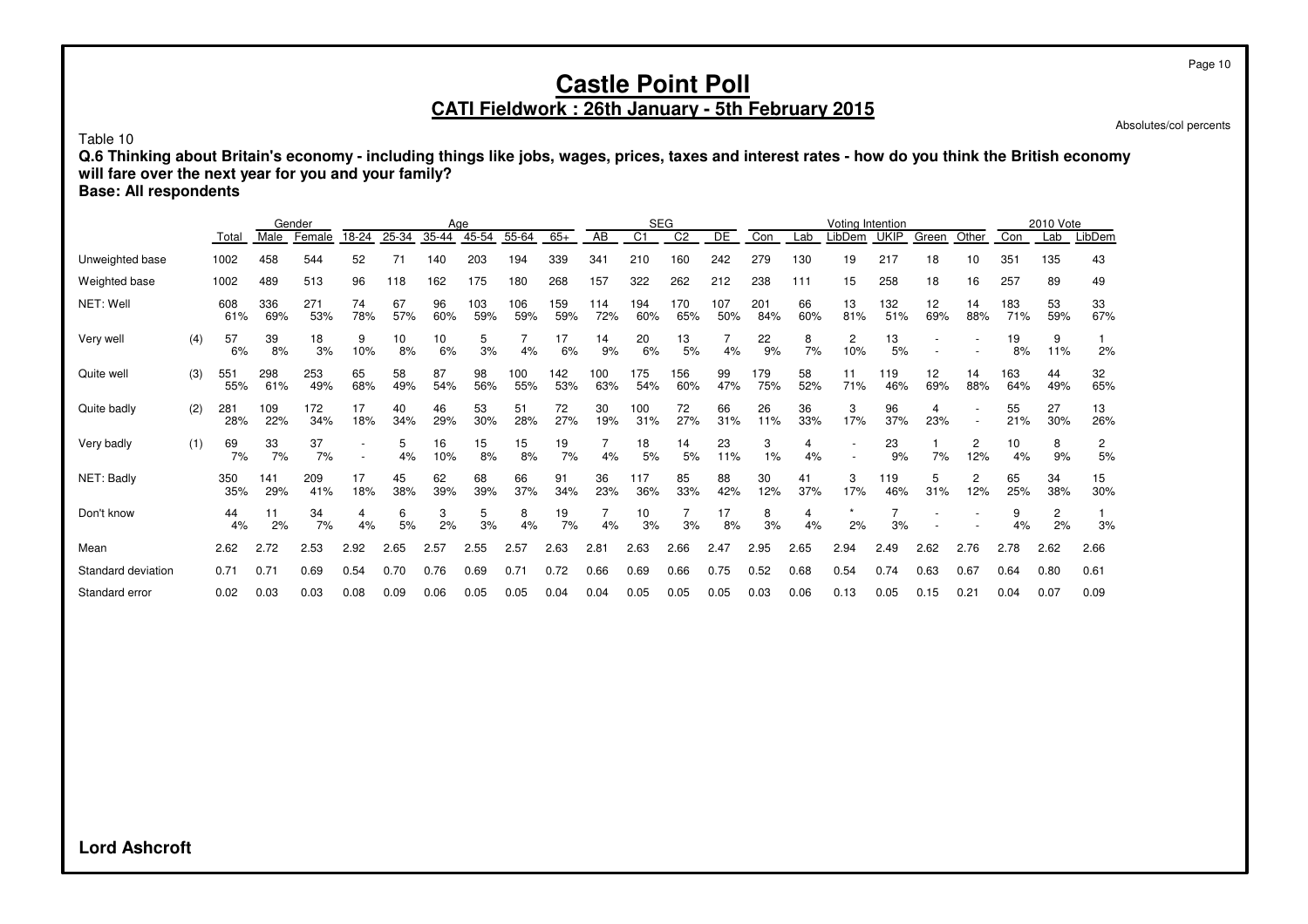Absolutes/col percents

Table 11

#### **Q.7 Which of the following statements do you most agree with?**

**Base: All respondents**

|                                                                                                                                                                                                           |            |             | Gender     |           |           | Aae       |           |           |           |                 | <b>SEG</b>       |                |           |                      |           | Voting Intention      |             |          |          |            | 2010 Vote |           |
|-----------------------------------------------------------------------------------------------------------------------------------------------------------------------------------------------------------|------------|-------------|------------|-----------|-----------|-----------|-----------|-----------|-----------|-----------------|------------------|----------------|-----------|----------------------|-----------|-----------------------|-------------|----------|----------|------------|-----------|-----------|
|                                                                                                                                                                                                           | Total      | <b>Male</b> | Female     | 18-24     | $25 - 34$ | $35 - 44$ | $45 - 54$ | $55 - 64$ | $65+$     | $\overline{AB}$ | $\overline{C}$ 1 | C <sub>2</sub> | DE        | Con                  | Lab       | LibDem                | <b>UKIP</b> | Green    | Other    | Con        | Lab       | LibDem    |
| Unweighted base                                                                                                                                                                                           | 1002       | 458         | 544        | 52        | 71        | 140       | 203       | 194       | 339       | 341             | 210              | 160            | 242       | 279                  | 130       | 19                    | 217         | 18       | 10       | 351        | 135       | 43        |
| Weighted base                                                                                                                                                                                             | 1002       | 489         | 513        | 96        | 118       | 162       | 175       | 180       | 268       | 157             | 322              | 262            | 212       | 238                  | 111       | 15                    | 258         | 18       | 16       | 257        | 89        | 49        |
| I am satisfied with the<br>job David Cameron is<br>doing overall as Prime<br>Minister                                                                                                                     | 324<br>32% | 168<br>34%  | 155<br>30% | 35<br>37% | 34<br>29% | 67<br>41% | 53<br>30% | 56<br>31% | 77<br>29% | 58<br>37%       | 95<br>29%        | 92<br>35%      | 65<br>31% | 166<br>70%           | 18<br>16% | $\overline{4}$<br>27% | 40<br>15%   | 1<br>3%  | 6<br>40% | 143<br>56% | 12<br>13% | 10<br>21% |
| I am dissatisfied with<br>the job that David<br>Cameron is doing<br>overall as Prime<br>Minister - BUT I'd<br>still prefer to have<br>him as Prime Minister<br>than have Ed Miliband<br>as Prime Minister | 358<br>36% | 161<br>33%  | 196<br>38% | 39<br>41% | 33<br>28% | 52<br>32% | 84<br>48% | 60<br>34% | 89<br>33% | 58<br>37%       | 132<br>41%       | 97<br>37%      | 60<br>28% | 67<br>28%            | 13<br>12% | 6<br>36%              | 150<br>58%  | 5<br>26% | 3<br>19% | 96<br>37%  | 16<br>18% | 15<br>31% |
| I am dissatisfied with<br>the job that David<br>Cameron is doing<br>overall as Prime<br>Minister - AND I'd<br>prefer to have Ed<br>Miliband as Prime<br>Minister instead.                                 | 147<br>15% | 70<br>14%   | 77<br>15%  | 14<br>14% | 21<br>18% | 16<br>10% | 17<br>10% | 29<br>16% | 49<br>18% | 26<br>16%       | 53<br>17%        | 31<br>12%      | 31<br>15% | 4<br>2%              | 72<br>65% | 4<br>24%              | 31<br>12%   | 5<br>28% | 6%       | 10<br>4%   | 51<br>57% | 14<br>28% |
| Refused                                                                                                                                                                                                   | 41<br>4%   | 22<br>4%    | 20<br>4%   | $\sim$    | 3<br>3%   | 11<br>7%  | 6<br>3%   | 11<br>6%  | 9<br>3%   | 3<br>2%         | 10<br>3%         | 11<br>4%       | 10<br>5%  |                      |           |                       | 9<br>3%     | 2<br>11% | $\sim$   | 2<br>1%    | 2%        |           |
| Don't know                                                                                                                                                                                                | 133<br>13% | 67<br>14%   | 65<br>13%  | 8<br>8%   | 27<br>23% | 15<br>9%  | 15<br>8%  | 23<br>13% | 44<br>17% | 12<br>8%        | 33<br>10%        | 31<br>12%      | 45<br>21% | $\ddot{\phantom{1}}$ | 8<br>7%   | $\overline{2}$<br>13% | 28<br>11%   | 6<br>31% | 5<br>35% | 3%         | 9<br>10%  | 10<br>20% |

**Lord Ashcroft**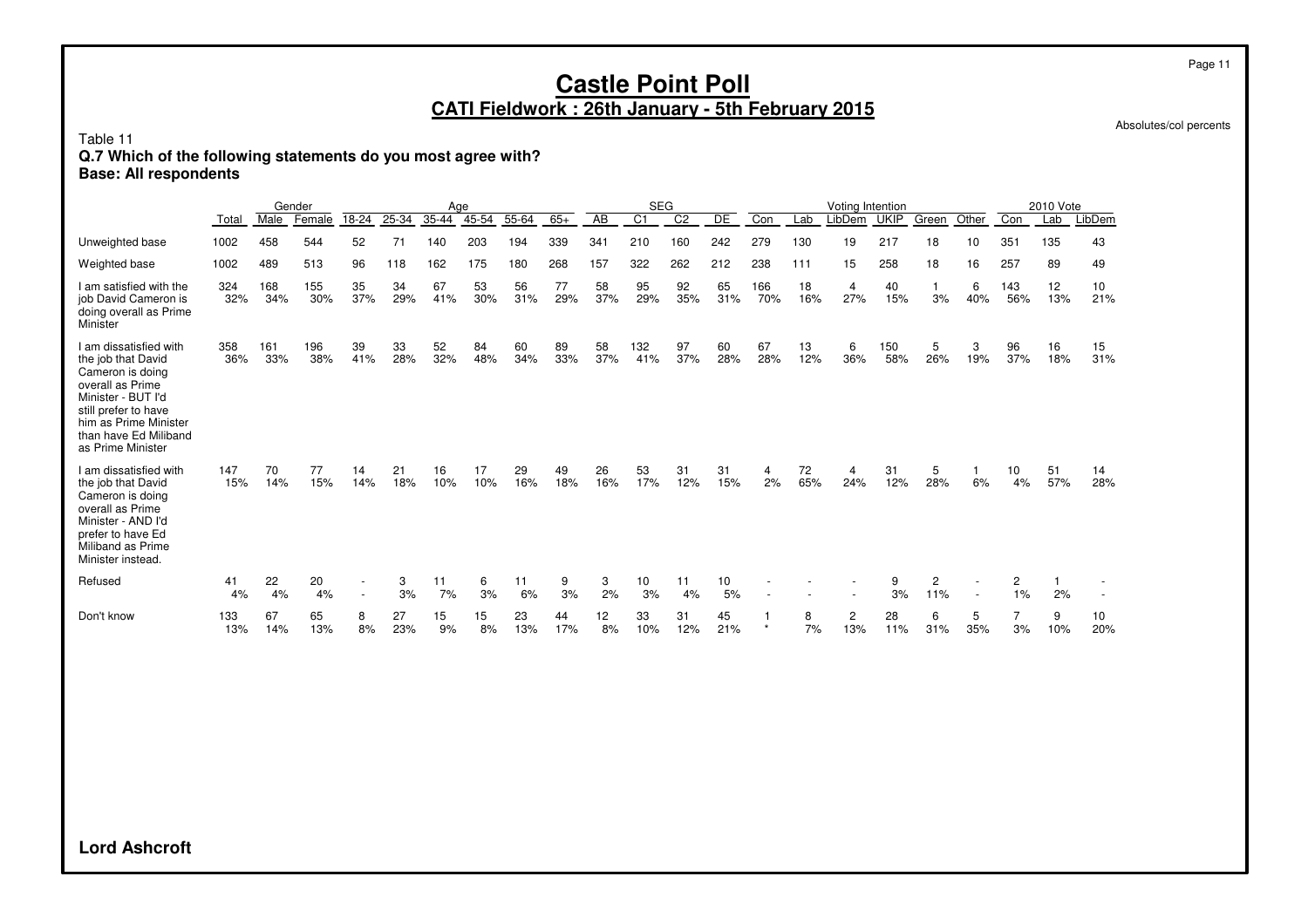Absolutes/col percents

Table 12

**Q.8 I would like to ask whether any of the main political parties have contacted you over the last few weeks - whether by delivering leaflets or newspapers, sending personally addressed letters, emailing, telephoning you at home or knocking on your door. Have you heard in any of these ways from...? Base: All respondents**

|                                     |            |            | Gender     |           |           | Age        |            |                      |            |                      | <b>SEG</b>     |                |            |            |           | Voting Intention |             |          |          |            | 2010 Vote |           |
|-------------------------------------|------------|------------|------------|-----------|-----------|------------|------------|----------------------|------------|----------------------|----------------|----------------|------------|------------|-----------|------------------|-------------|----------|----------|------------|-----------|-----------|
|                                     | Total      | Male       | Female     | 18-24     | 25-34     | $35 - 44$  | 45-54      | 55-64                | $65+$      | AB                   | C <sub>1</sub> | C <sub>2</sub> | DE         | Con        | Lab       | LibDem           | <b>UKIP</b> | Green    | Other    | Con        | Lab       | LibDem    |
| Unweighted base                     | 1002       | 458        | 544        | 52        | 71        | 140        | 203        | 194                  | 339        | 341                  | 210            | 160            | 242        | 279        | 130       | 19               | 217         | 18       | 10       | 351        | 135       | 43        |
| Weighted base                       | 1002       | 489        | 513        | 96        | 118       | 162        | 175        | 180                  | 268        | 157                  | 322            | 262            | 212        | 238        | 111       | 15               | 258         | 18       | 16       | 257        | 89        | 49        |
| The UK Independence<br>Party (UKIP) | 199<br>20% | 105<br>22% | 94<br>18%  | 14<br>15% | 26<br>22% | 18<br>11%  | 29<br>16%  | 38<br>21%            | 74<br>28%  | 30<br>19%            | 55<br>17%      | 58<br>22%      | 51<br>24%  | 48<br>20%  | 24<br>21% | 2<br>15%         | 70<br>27%   | 40%      | 42%      | 59<br>23%  | 25<br>28% | 11<br>22% |
| The Conservatives                   | 73<br>7%   | 30<br>6%   | 43<br>8%   | 4<br>4%   | 9<br>7%   | 8<br>5%    | 10<br>5%   | 11<br>6%             | 30<br>11%  | 12<br>7%             | 13<br>4%       | 21<br>8%       | 25<br>12%  | 32<br>13%  | 8<br>7%   | 4%               | 19<br>7%    | 2<br>13% | 6%       | 38<br>15%  | 6<br>7%   | 2<br>4%   |
| Labour                              | 40<br>4%   | 24<br>5%   | 16<br>3%   | 2<br>2%   | 11<br>9%  | 4%         | 9<br>5%    | 3<br>2%              | 8<br>3%    | 5%                   | 10<br>3%       | 11<br>4%       | 10<br>5%   | 12<br>5%   | 11<br>10% |                  | 9<br>3%     |          | 6%       | 9<br>4%    | 8<br>9%   | 2%        |
| The Liberal Democrat                | 20<br>2%   | 6<br>1%    | 14<br>3%   | 2%        | 6%        | 1%         | 4<br>2%    | 3<br>$1\%$           | 4<br>1%    | 3<br>2%              | 4<br>1%        | 6<br>2%        | 3%         | 3%         | 2<br>2%   |                  | 5<br>2%     |          | 6%       | 5<br>2%    | 3<br>4%   | 3%        |
| None of them                        | 737<br>74% | 355<br>73% | 382<br>74% | 82<br>85% | 80<br>68% | 135<br>83% | 138<br>79% | 135<br>75%           | 167<br>62% | 117<br>74%           | 247<br>77%     | 187<br>71%     | 147<br>69% | 167<br>70% | 75<br>68% | 13<br>82%        | 180<br>70%  | 9<br>50% | 9<br>58% | 172<br>67% | 57<br>64% | 37<br>75% |
| Don't know                          | 1%         |            | 5<br>$1\%$ |           | 1%        |            |            | $\overline{2}$<br>1% | 3<br>$1\%$ | $\overline{c}$<br>1% |                | 1%             | 3<br>$1\%$ |            |           |                  | $1\%$       |          |          | $1\%$      |           |           |

**Lord Ashcroft**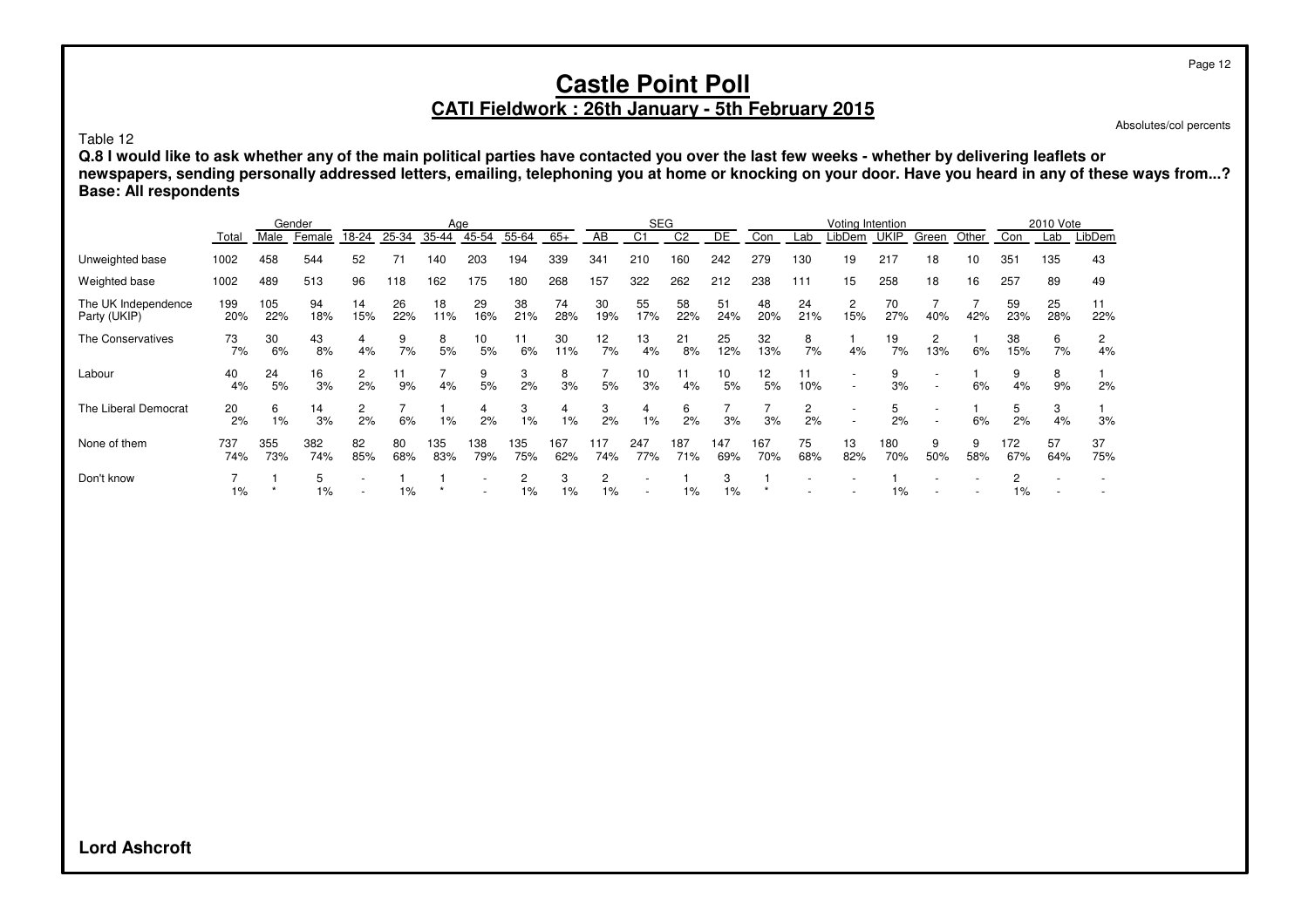# **Castle Point Poll**

#### **CATI Fieldwork : 26th January - 5th February 2015**

Absolutes/col percents

Page 13

Table 13

**Q.9 Which of the following would you most like to see as the outcome of the next general election? Base: All respondents**

|                                                                              | Gender     |            |            | Age       |                          |           |           |           |           | <b>SEG</b> |            |                |           | Voting Intention |                                                      |               |             |          | 2010 Vote                                            |            |           |           |
|------------------------------------------------------------------------------|------------|------------|------------|-----------|--------------------------|-----------|-----------|-----------|-----------|------------|------------|----------------|-----------|------------------|------------------------------------------------------|---------------|-------------|----------|------------------------------------------------------|------------|-----------|-----------|
|                                                                              | Total      | Male       | Female     | 18-24     | 25-34                    | 35-44     | 45-54     | 55-64     | $65+$     | AB         | C1         | C <sub>2</sub> | DE        | Con              | Lab                                                  | LibDem        | <b>UKIP</b> | Green    | Other                                                | Con        | Lab       | LibDem    |
| Unweighted base                                                              | 1002       | 458        | 544        | 52        |                          | 140       | 203       | 194       | 339       | 341        | 210        | 160            | 242       | 279              | 130                                                  | 19            | 217         | 18       | 10                                                   | 351        | 135       | 43        |
| Weighted base                                                                | 1002       | 489        | 513        | 96        | 118                      | 162       | 175       | 180       | 268       | 157        | 322        | 262            | 212       | 238              | 111                                                  | 15            | 258         | 18       | 16                                                   | 257        | 89        | 49        |
| A Conservative<br>government                                                 | 359<br>36% | 182<br>37% | 177<br>34% | 31<br>32% | 38<br>32%                | 62<br>38% | 73<br>42% | 61<br>34% | 93<br>35% | 65<br>41%  | 107<br>33% | 109<br>42%     | 70<br>33% | 199<br>84%       | $\overline{\phantom{a}}$<br>$\overline{\phantom{a}}$ | 4%            | 88<br>34%   | 5%       | $\overline{\phantom{a}}$<br>$\overline{\phantom{a}}$ | 183<br>71% | 7<br>8%   | 8%        |
| A Labour government                                                          | 176<br>18% | 83<br>17%  | 93<br>18%  | 25<br>26% | 30<br>26%                | 15<br>9%  | 23<br>13% | 34<br>19% | 49<br>18% | 30<br>19%  | 68<br>21%  | 32<br>12%      | 39<br>18% | 3<br>$1\%$       | 89<br>80%                                            | $\star$<br>2% | 40<br>15%   | 4<br>22% | $\overline{\phantom{a}}$                             | 10<br>4%   | 55<br>61% | 15%       |
| A coalition between the<br>Conservatives and the<br><b>Liberal Democrats</b> | 128<br>13% | 61<br>12%  | 68<br>13%  | 10<br>11% | 8<br>7%                  | 27<br>16% | 27<br>16% | 24<br>13% | 33<br>12% | 23<br>15%  | 45<br>14%  | 36<br>14%      | 21<br>10% | 29<br>12%        | 3<br>2%                                              | 2<br>16%      | 37<br>14%   | 3<br>19% | 9<br>56%                                             | 31<br>12%  | 3<br>4%   | 8<br>15%  |
| A coalition between<br>Labour and the Liberal<br>Democrats                   | 72<br>7%   | 33<br>7%   | 40<br>8%   | 6<br>6%   | $\overline{\phantom{a}}$ | 19<br>12% | 18<br>10% | 11<br>6%  | 19<br>7%  | 13<br>8%   | 21<br>6%   | 23<br>9%       | 14<br>7%  | 3<br>1%          | 18<br>17%                                            | 8<br>50%      | 20<br>8%    | 3<br>18% | 9%                                                   | 6<br>2%    | 15<br>17% | 16<br>33% |
| Don't know                                                                   | 267<br>27% | 131<br>27% | 136<br>27% | 24<br>25% | 42<br>36%                | 39<br>24% | 34<br>20% | 51<br>28% | 75<br>28% | 26<br>17%  | 81<br>25%  | 62<br>24%      | 68<br>32% | 5<br>2%          | 1%                                                   | 4<br>28%      | 73<br>28%   | 36%      | 5<br>35%                                             | 27<br>10%  | 9<br>10%  | 14<br>29% |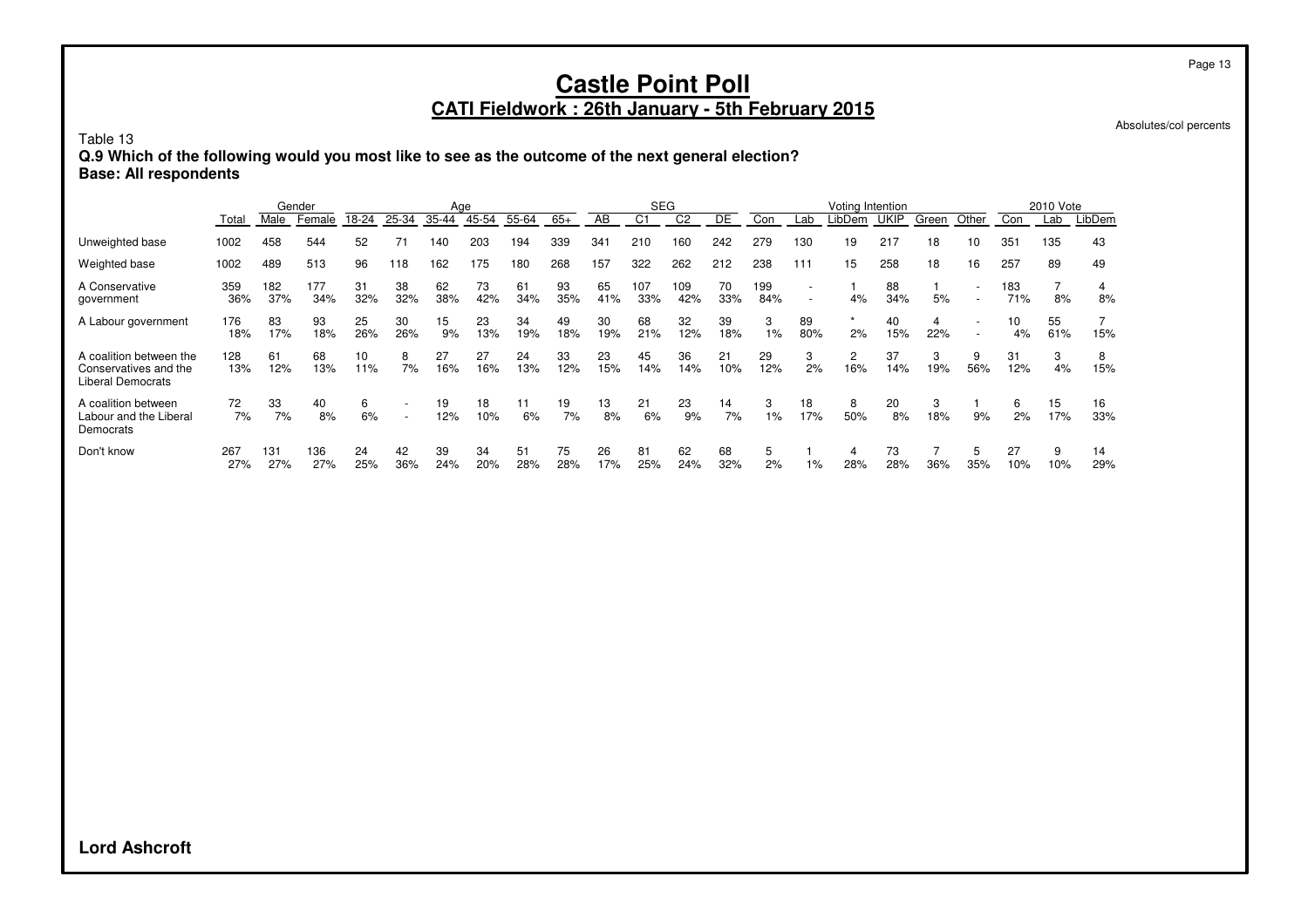Absolutes/col percents

#### Table 14 **Gender Base: All respondents**

|                 | Unweighted base Weighted base |            |
|-----------------|-------------------------------|------------|
| Unweighted base | 1002                          | 1002       |
| Weighted base   | 1002                          | 1002       |
| Male            | 458<br>46%                    | 489<br>49% |
| Female          | 544<br>54%                    | 513<br>51% |

**Lord Ashcroft**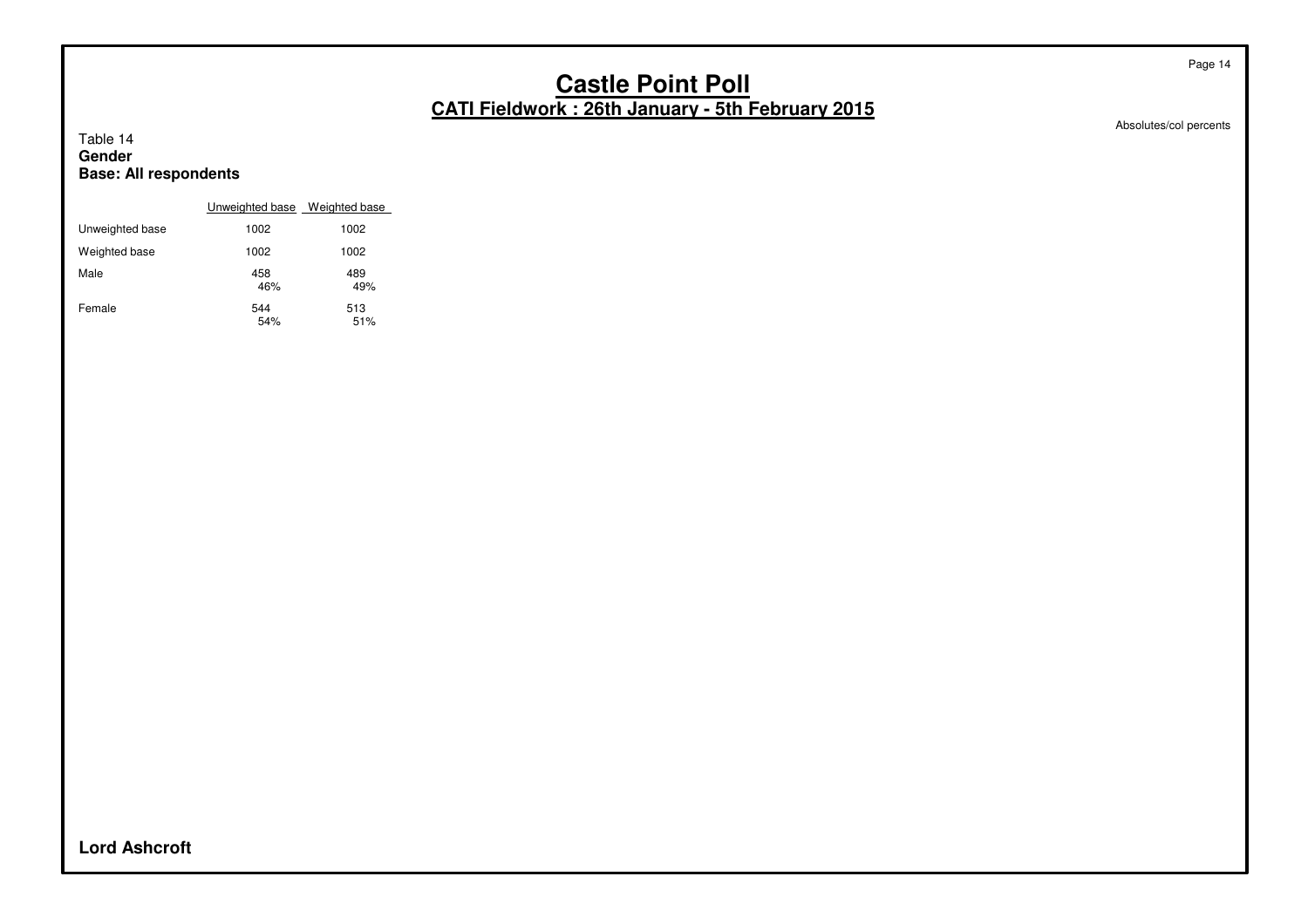Absolutes/col percents

Page 15

#### Table 15 **Into which of the following age groups do you fall? Base: All respondents**

|                 | Unweighted base Weighted base |              |
|-----------------|-------------------------------|--------------|
| Unweighted base | 1002                          | 1002         |
| Weighted base   | 1002                          | 1002         |
| 18-24           | 52<br>5%                      | 96<br>10%    |
| 25-34           | 71<br>7%                      | 118<br>12%   |
| 35-44           | 140<br>14%                    | 162<br>16%   |
| 45-54           | 203<br>20%                    | 175<br>18%   |
| 55-64           | 194<br>19%                    | 180<br>18%   |
| 65 or older     | 339<br>34%                    | 268<br>27%   |
| Refused         | 3<br>$\star$                  | 3<br>$\star$ |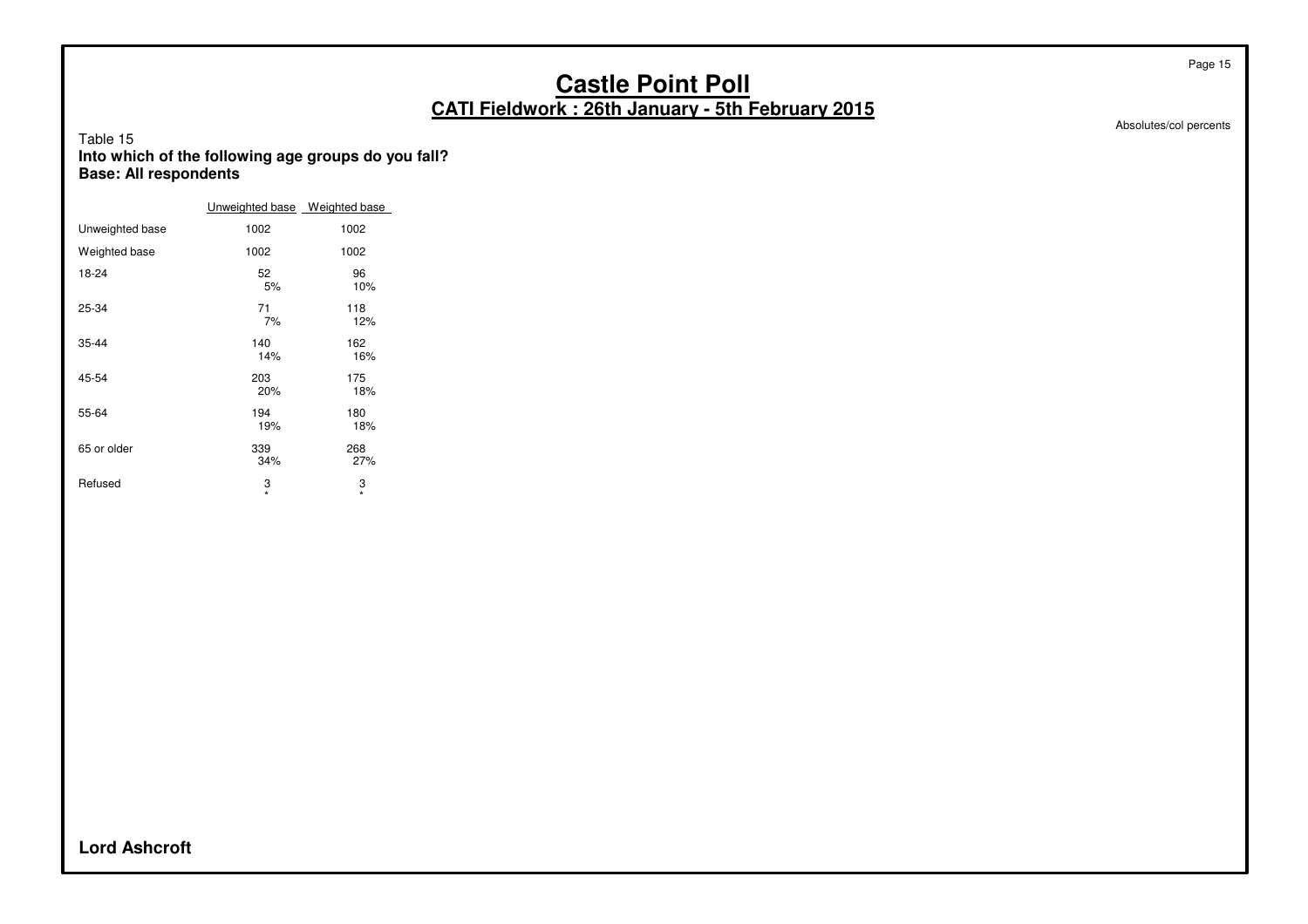Absolutes/col percents

Page 16

#### Table 16 **SEG Base: All respondents**

|                 | Unweighted base Weighted base |            |
|-----------------|-------------------------------|------------|
| Unweighted base | 1002                          | 1002       |
| Weighted base   | 1002                          | 1002       |
| A               | 123<br>12%                    | 57<br>6%   |
| B               | 218<br>22%                    | 100<br>10% |
| C <sub>1</sub>  | 210<br>21%                    | 322<br>32% |
| C2              | 160<br>16%                    | 262<br>26% |
| D               | 84<br>8%                      | 86<br>9%   |
| E               | 158<br>16%                    | 126<br>13% |
| Refused         | 49<br>5%                      | 49<br>5%   |